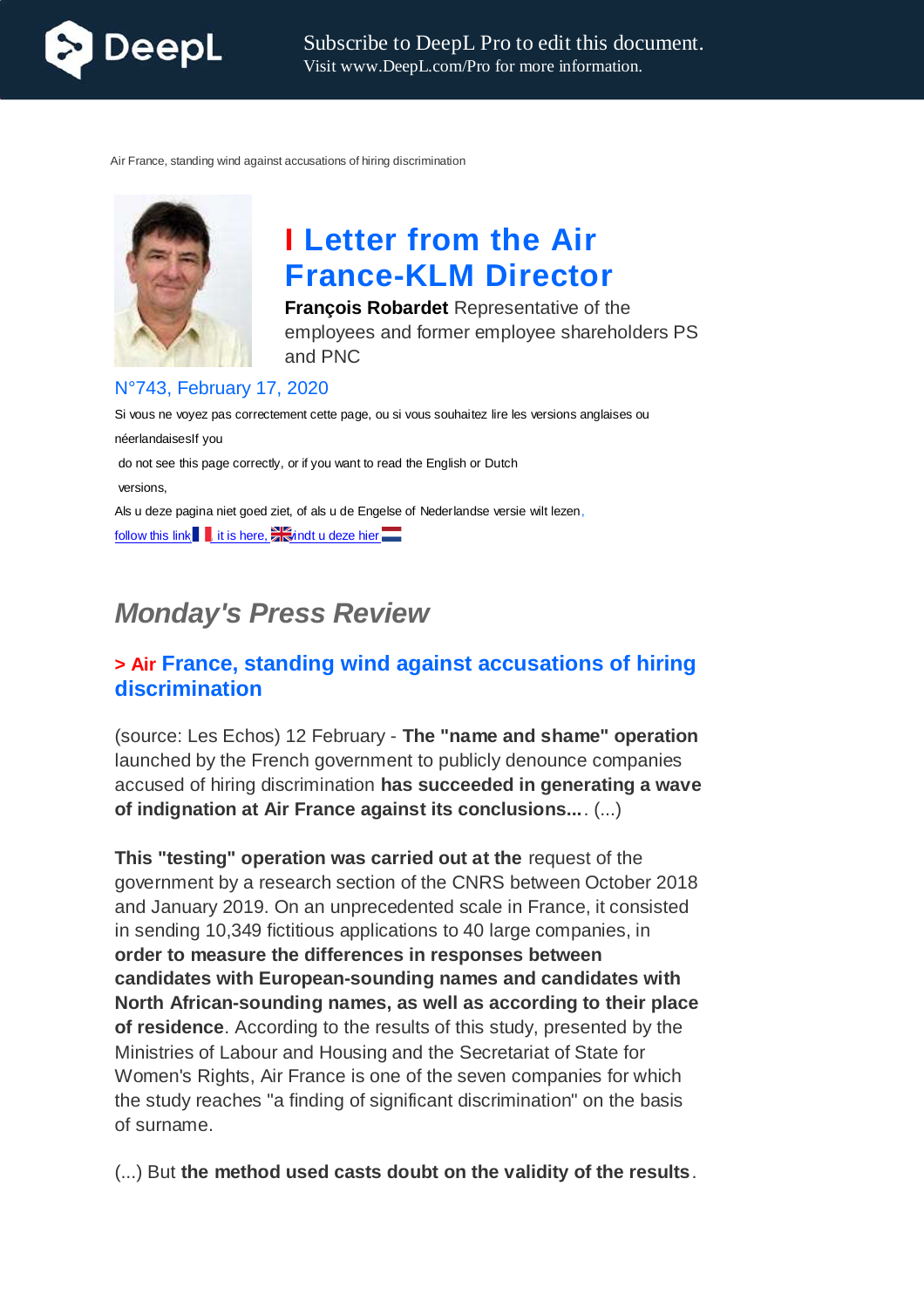In the case of Air France, the test on surnames was in fact limited to sending 44 pairs of applications, i.e. two similar CVs, one with a European name, the other North African.

Most of them remained unanswered. Rather than reacting to job offers, **the authors of the study had chosen to send unsolicited applications, without going through the company's website, Air France's sole recruitment channel.** For example, a manager in the company's IT department was surprised to receive an application for a hostess position in his mailbox, which ended up in the suspicious message box.

Eleven applications were nevertheless answered "no negative": 7 for candidates with French-sounding surnames, one for a candidate with a name of North African origin, and three for the two CVs sent in. It is this differential of seven to four out of a total of 44 tests that has led to Air France being classified as a discriminatory undertaking.

**Compared to the approximately 100,000 applications processed by the company each year for 4,000 recruitments last year, the size and representativeness of the sample tested appears very small**. Moreover, this "testing" method ignores the many proactive actions that Air France claims to take to fight against discrimination. "Of the 4,000 new staff recruited in 2019, 50% will come from the departments where Roissy-CDG and Orly airports are located", emphasizes Laetitia Niaudeau, Air France's Director of Employment, Training and Diversity. "We have also long been active in promoting the integration of disadvantaged young people. (...) »

**The company** also **recalls that it was one of the first large companies to join the PAQTE plan**, launched in 2018 by the Ministry of the City, and the "France, a chance. Companies get involved" plan, of the Ministry of Labour, designed to promote professional integration in so-called "priority" neighbourhoods. (...)

**This could explain the obvious embarrassment of the government over this investigation**. Kept under wraps for eight months, it was finally unveiled under pressure from political figures. Not without precautions. **A curious "cautionary note", attached to the report, emphasizes that "no conclusions can be consolidated and no firm-specific lessons can be definitively drawn" from this study... due to "particular methodological limitations**". A "second phase" of "testing" has already been ordered.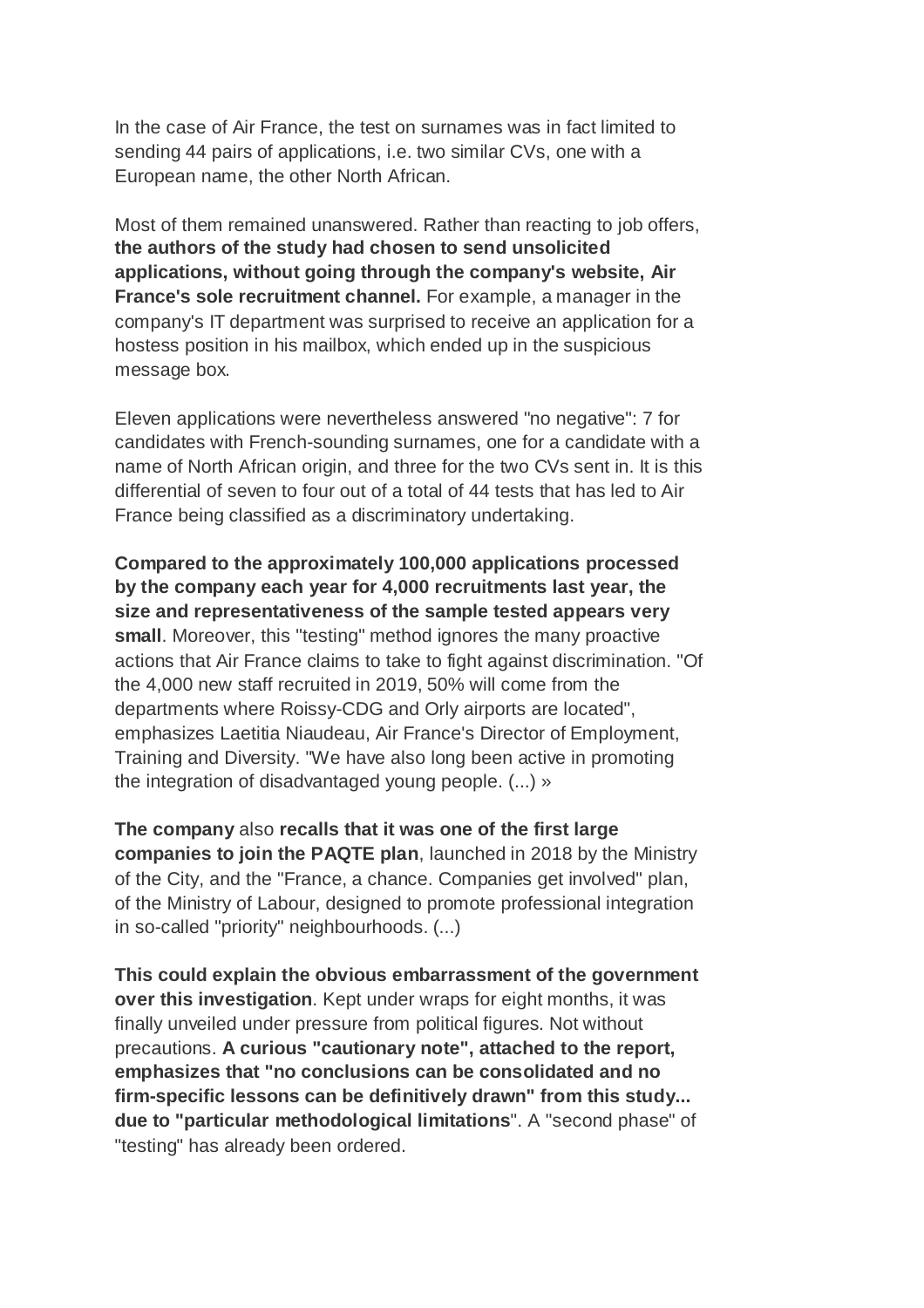*My comment: Many Air France employees expressed their indignation when they discovered this information.*

*Like them, I can testify, through my past experiences, to the combined will of the company and the trade unions to avoid all forms of discrimination.*

*This desire is expressed in several ways: in the diversity of recruitment, of course. But also in the reduction of professional inequalities (especially between men and women) during the annual negotiations on salaries.*

*A lot of noise for nothing, according to the warning note quoted at the end of the article.*

## **> Transavia will increase its fleet but suffers from a lack of pilots**

(source JDD) 16 February - The almost fluo green brand **Transavia** has long struggled to establish itself in the Air France-KLM galaxy since its creation in 2006. Marked by lacklustre growth and modest profitability, and led by a casus belli with the group's pilots, it rarely aroused the enthusiasm of successive management teams. On Thursday, during the presentation of Air France-KLM's results and its outlook for 2020, Ben Smith could change his tone and confirm that he does indeed have a plan for his medium-haul arm.

"It **must become the number one low-cost airline in France in terms of the number of its aircraft based in the country,**" the CEO ambitions. Transavia should therefore no longer be content to watch its European competitors Ryanair, EasyJet or Vueling take off, some of which have already made France their rear base. She's finally going on the offensive.

**This week, a major step will be made official: the obtaining of service rights in Algeria**. On 16 January, the Directorate General of Civil Aviation released the list of airlines that will recover the traffic rights of the defunct Aigle Azur. Transavia gets the lion's share. The publication of the agreement with Algeria in the Official Journal by Friday is now just a formality. Nathalie Stubler, Managing Director of the company, is assured of being able to operate flights from Paris to Algiers, Oran, Béjaïa, Constantine, Sétif and Tlemcen, as well as from Lyon to Béjaïa, Constantine and Oran. The Air France subsidiary has also obtained traffic rights to Lebanon from Paris, Lyon and Montpellier.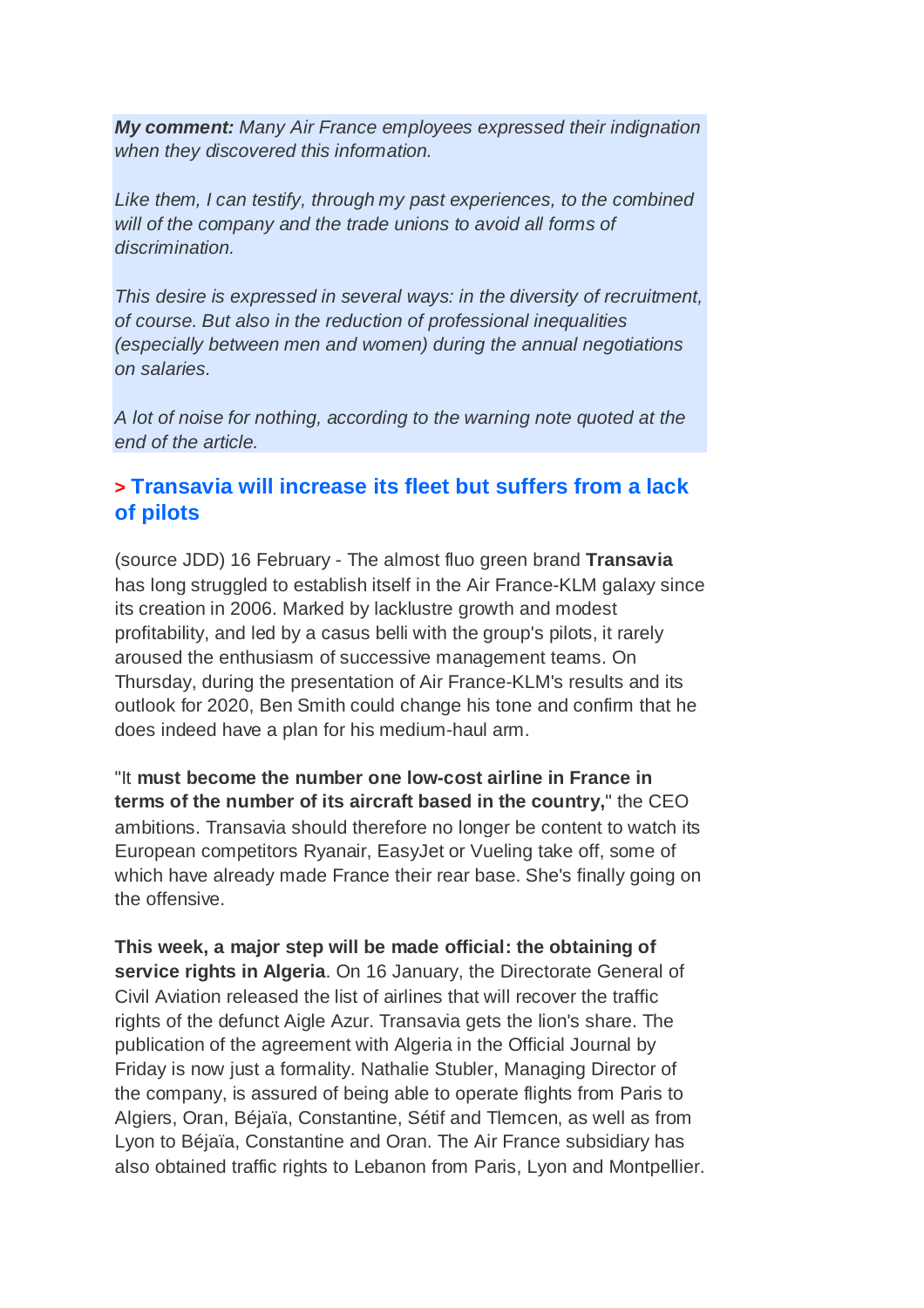#### (...)

Even less than a year ago, these traffic rights and slots would have only snatched half a smile out of Nathalie Stubler's face. It was then limited in the number of aircraft assigned to its fleet. Under these conditions, it is difficult to hope to increase the number of the airline's passengers (16.6 million last year). **For a decade, the opening of each new route was subject to the approval of Air France pilots**. And his fleet couldn't exceed 40 aircraft. This whimsical agreement refers to one of the darkest episodes in the company's social dialogue, which saw a clumsy leadership trapped by the powerful SNPL union.

Ryanair's defecting pilots as reinforcements.

**Everything changed in the spring. The members of the same union voted 90% in favour of the development of Air France's lowcost subsidiary**. "We never intended to slow down its development but we wanted to avoid any social dumping with two-speed contracts," says Guillaume Gestas, Chairman of the SNPL and himself an Air France pilot seconded to Transavia. At the end of 2019, its fleet consisted of 38 aircraft. (...)

Above all, from April onwards, low-cost airlines will be setting up in a third provincial airport: Montpellier.

"It is at the heart of an area with 2 million potential passengers less than an hour away," says the owner of the airline, which has already been operating for more than ten years in Nantes and Lyon, from where it serves its flagship destinations: Portugal, Spain and Greece. **However, it is still absent from major provincial airports such as Nice and Toulouse, where its competitors have already established strong positions**. (...)

**With Ryanair, competition is not only at the airports, but also in the cockpits**. Many captains and co-pilots of the Irish have joined the ranks of Air France in recent months. Trained at the 737, they are welcomed with open arms into the group, which is sorely lacking in drivers. The two aircraft expected at Transavia alone require some twenty recruitments.

**Transavia also has to compensate for the departures of its current crews, who, according to the company's seniority policy, may be eligible to take over the controls of Air France's more lucrative**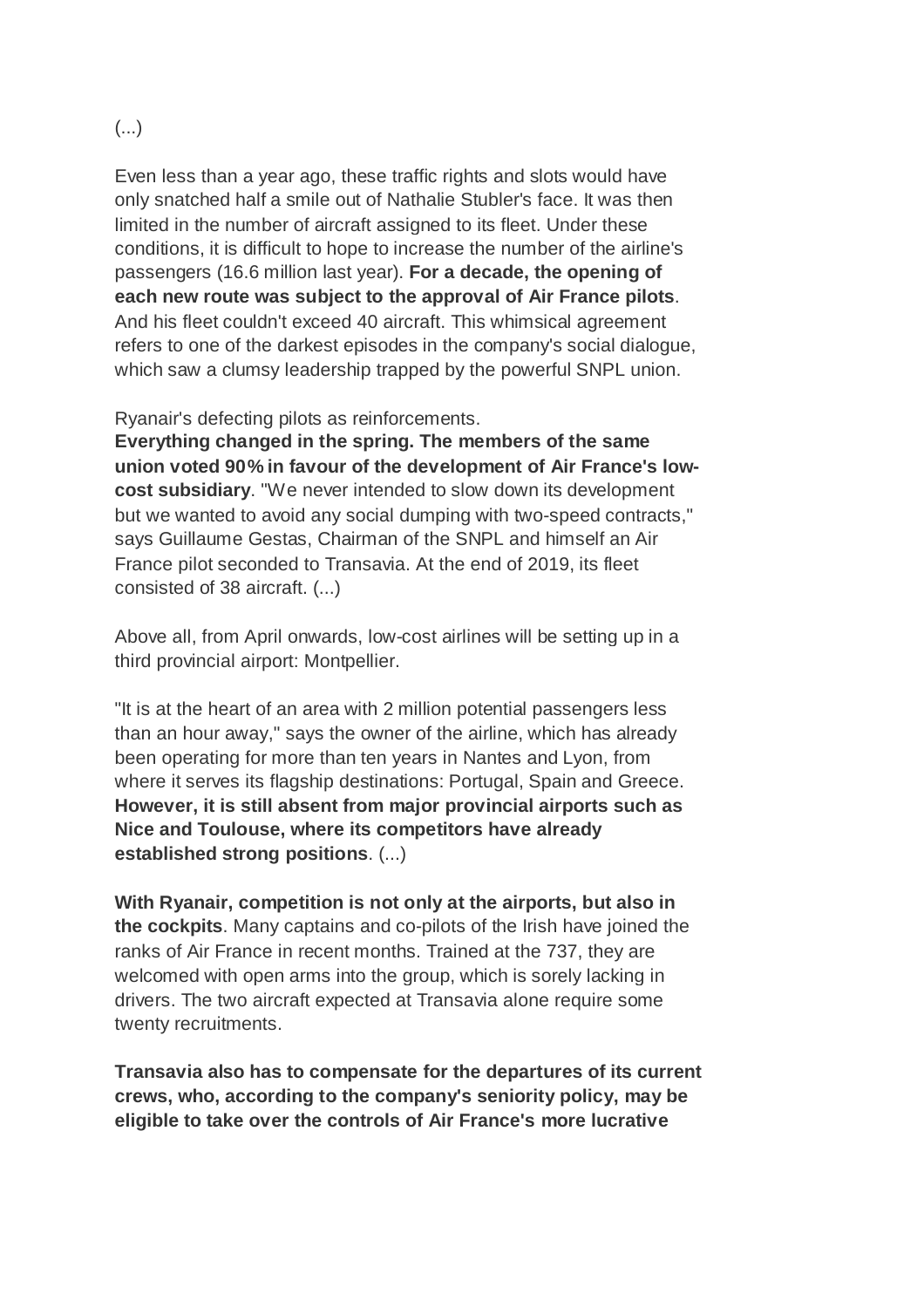**long-haul flights after a** few years flying medium-haul. A siphoning in the rules that Transavia will have to find a parry.

## **> Volotea: +14% in France and 7.6 million passengers in 2019**

(source actu-aero) 13 February - The low-cost airline **Volotea carried more than 7.6 million passengers in 2019 on its entire European network, 1 million more than in 2018**. This 16% increase over the previous year was accompanied by the highest load factor recorded by the carrier since the launch of its activity in April 2012, reaching 94% for the first time in 2019.

**In 2019, Volotea recorded 14% growth in France compared to 2018 with 3.3 million passengers carried, for a load factor of 93%.** In Toulouse, Volotea carried more than 509,000 passengers in 2019 on more than 3,650 flights operated during the year. In Nantes it carried more than 1,070,000 passengers, 110,000 more than in 2018. It carried more than 119,000 passengers to Lyon in 2019 and operated more than 900 flights. In Marseilles, the airline carried more than 343,000 passengers in 2019, an increase of 28%.

**In 2020** Volotea will continue to expand across its entire network with 62,300 scheduled flights and more than nine million seats already available for sale on some 354 routes in more than 90 European cities. **In France, Volotea will be present in 18 airports in 2020 and operates 5 French bases**: Nantes, Marseille, Toulouse, Bordeaux, Strasbourg. In all, it will offer more than four million seats in 2020, with significant increases for Lyon, its new base, and Marseille (+43%). (...)

*My comment: European low-cost airlines have long considered that social costs were too high in France to enable them to compete with Air France and the TGV. They have chosen to expand into other markets in Europe.*

*In recent years, they have changed their strategy as their growth prospects outside France have diminished.*

*easyJet, then Vueling, Ryanair and Volotea set up bases in France.*

*For example, Volotea, a Spanish company, generates almost half of its turnover in France.*

**> Royal Air Maroc and British Airways share their codes**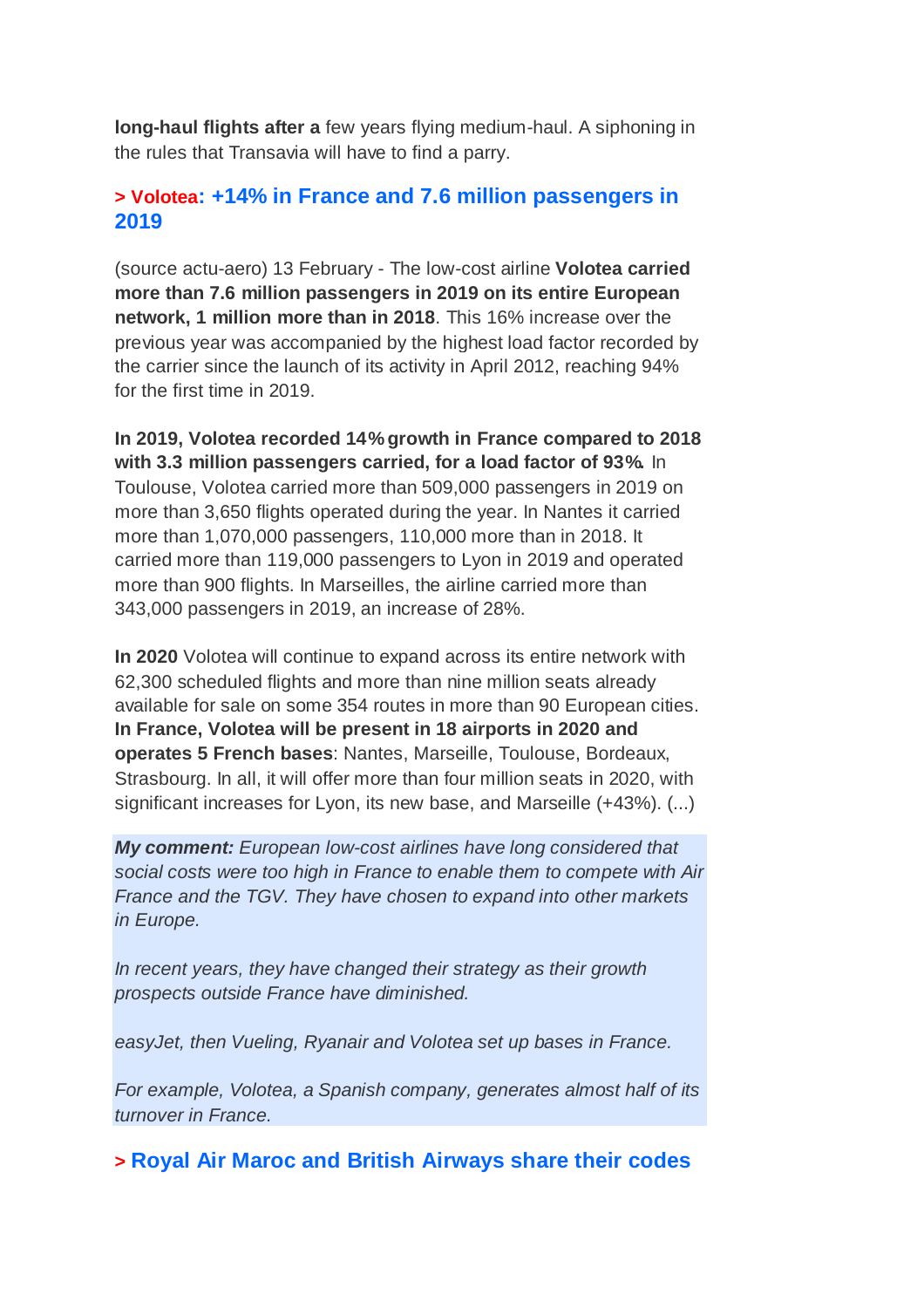(source Air Journal) 14 February - **British Airways and Royal Air Maroc have announced a new code-sharing agreement** that will open new routes in Morocco, including Casablanca and Agadir, to the former. It will also give customers more flight flexibility between London and Marrakech.

Customers of British and Moroccan national airlines can book codeshare flights from 13 February 2020, which will be operational from 20 February, before RAM joins British Airways in the Oneworld alliance on 1 April. (...)

*My comment: The conclusion of this agreement has been facilitated by the forthcoming arrival of Royal Air Maroc within the Oneworld alliance.*

*Royal Air Maroc will be the first African airline to become a full member of this alliance.*

## **> Air Italy announces its liquidation**

(source Les Echos with AFP) 11 February - **Air Italy will no longer fly**. The ailing Italian airline, which has accumulated hundreds of millions of euros in losses, announced on Tuesday that it is going into liquidation. (...)

**Air Italy, formerly Meridiana, is 51 % owned by the Prince Aga Khan and 49 % owned by Qatar Airways**. Launched with great fanfare two years ago, Air Italy had banked on "the difficulties of Alitalia", the main Italian airline, according to the specialist daily "Il Sole-24 Ore". A calculation that turned out to be wrong.

According to this newspaper, Air Italy has lost 164 million euros in 2018 and according to the daily "La Repubblica" the loss in 2019 is about 200 million euros. The **liquidation is expected to result in the loss of some 1,200 jobs,** according to the same source. (...)

*My comment: In 2018, when Air Italy was in great difficulty, Qatar Airways took a significant stake in the company.*

*Qatar Airways was trying to circumvent the agreement between Qatar and the United States, which limited the number of Qatar Airways flights to the United States.*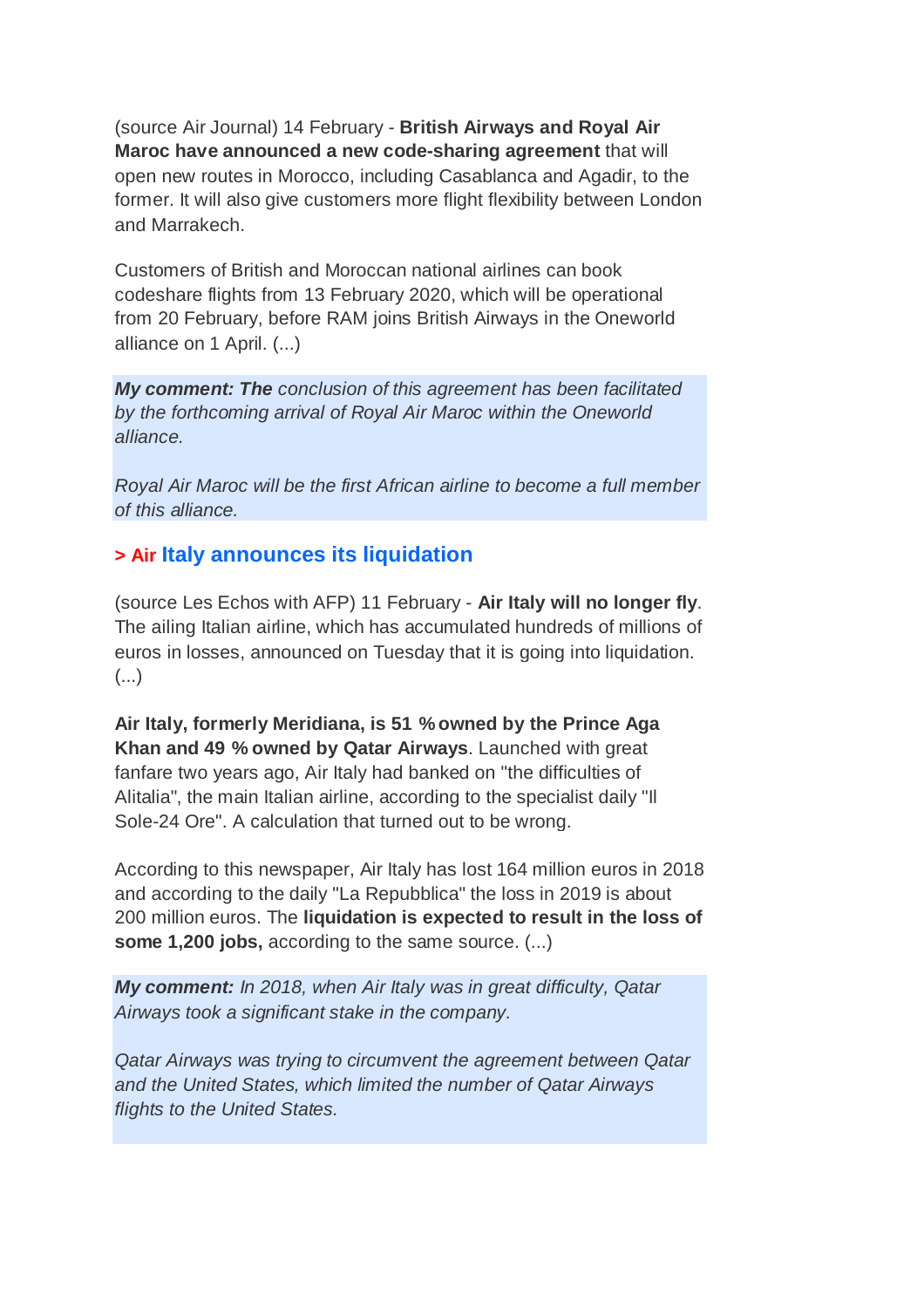*US airlines reacted in April 2019, forcing Qatar Airways to back down and precipitating the collapse of Air Italy.*

## **> Turkish airline AtlasGlobal goes bankrupt**

(source Belga) 14 February - **Turkish airline AtlasGlobal has filed for bankruptcy,** local aviation authorities said Friday. The company, which has not yet confirmed the information, has grounded all its aircraft.

The company had been experiencing financial problems for some time. In particular, it is said to have suffered from the attacks in Turkey in 2015 and 2016 and from the upheavals of the Turkish lira.

In November, the company had already cancelled all its flights before resuming them at the end of December.

The Turkish media speculated this week about an imminent bankruptcy. **AtlasGlobal flies with 25 aircraft to domestic and foreign destinations.**

## **> Norwegian hopes to come out of the red in 2020**

(source: Les Échos) February 13 - There are two ways to look at Norwegian's 2019 results. For the **pessimists, the Norwegian lowcost airline remains in the red, for the third consecutive year,** with a net loss of 160 million euros, slightly higher than in 2018 (150 million euros, for a turnover of 4.3 billion euros). This is in contrast to Norwegian's goal of returning to profit in 2019. On the other hand, **optimists will point out that Europe's leading long-haul low-cost airline, which many analysts believe will be dead by the end of 2018, has** not only **escaped bankruptcy,** but that it now has good reason to expect to emerge from the tunnel this year.

Behind the net loss for 2019 lies a doubling of the gross operating profit from 310 to 650 million euros and a higher than expected cost reduction, which has been increasing. In the fourth quarter, Norwegian was able to increase its unit revenue by 16%, while reducing its supply by 19%. In total, the company will have saved 230 million euros in 2019, while increasing its turnover by 8%.

In addition, **Norwegian's business in 2019 has been heavily penalised by the flight ban on its 18 Boeing 737 Max aircraft and Rolls-Royce engine problems on its long-haul Boeing 787 aircraft**.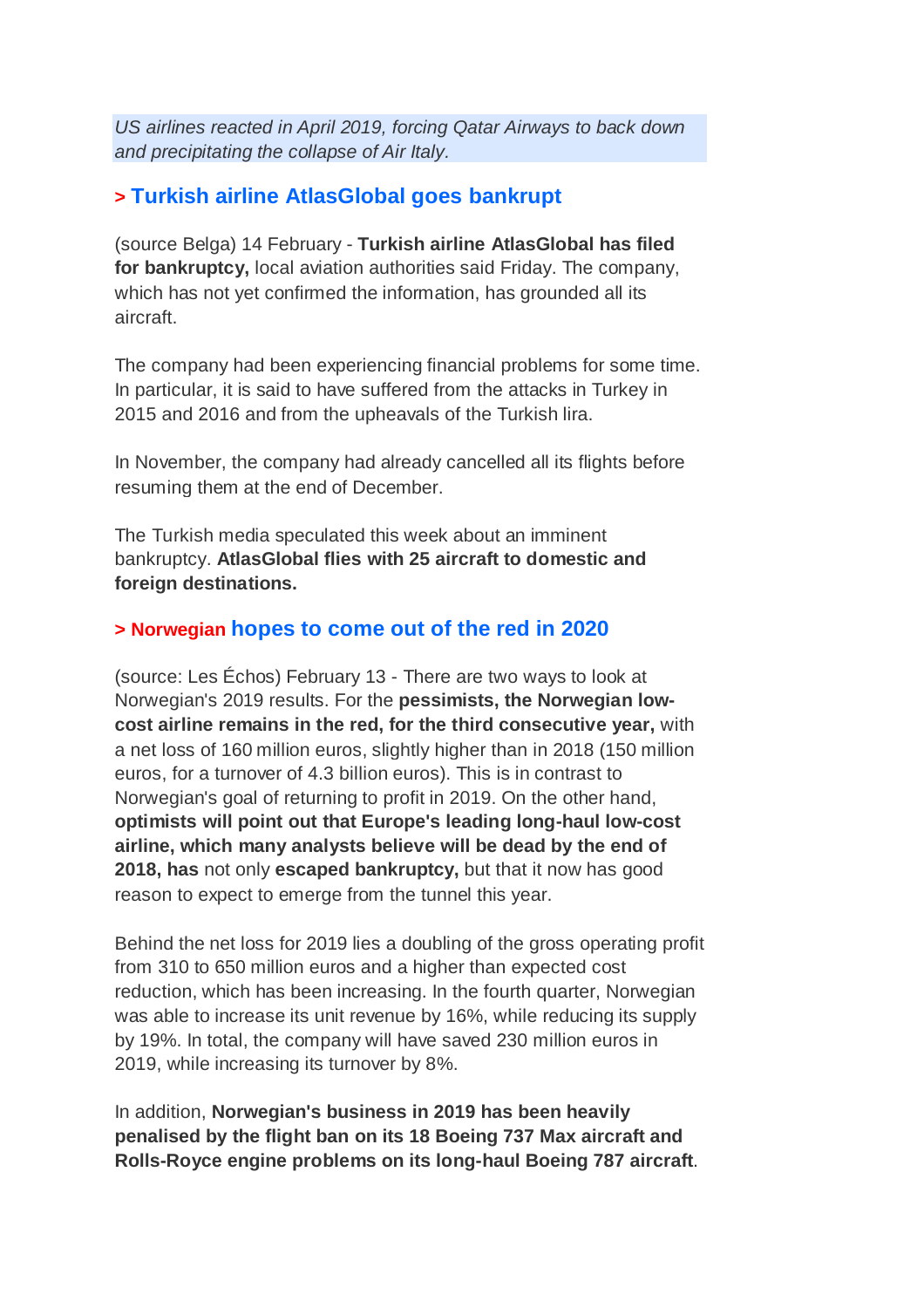Two handicaps which should disappear this year and which should even earn him compensation from Boeing and Rolls-Royce.

Under the leadership of its new CEO, Jacob Schram, **Norwegian has also completed the renegotiation of its debt, with the support of the Norwegian state-owned bank DNB** . It also renegotiated aircraft deliveries, sold part of its fleet of Airbus and Boeing single-aisle aircraft and extensively restructured its long-haul network. And yet it remains one of Europe's leading airlines, with 36 million passengers carried last year (down 3%) and more than 160 aircraft. (...)

*My comment: Norwegian's concerns illustrate how difficult it is for a low-cost short-haul company to get into a long-haul business.*

*The relevance of the low-cost long-haul model remains to be demonstrated.*

## **> Airbus will assume sole responsibility for the difficulties of the A220 program with the purchase of Bombardier shares**

(source: Les Echos) February 13 - Pressed by the weight of its debt and the lack of liquidity, **Bombardier finally had to resolve to sell the 33.5% remaining in the A220 program,** which it had itself launched in 2004, under the name of Cserie. Airbus is now almost the sole master on board, with its stake increasing from 50.01% to 75%, while the Quebec government holds the remaining 25% until 2026. (...)

#### **At first glance, Airbus is buying a programme at a good price**.

After paying one symbolic dollar for 50.01% of the shares in 2018, the group will pay \$591 million to increase its stake in Airbus Canada, the subsidiary in charge of the A220, to 75%. The transaction also provides for Airbus to acquire, through its subsidiary Stelia Aerospace, Bombardier's production capacity in Saint Laurent, Quebec, used for the A220, as well as for A330 parts.

For the price of two A350s, the European aircraft manufacturer is getting back a program in which Bombardier and the Quebec government have already invested a total of more than \$6 to \$7 billion. This is despite the fact that the A220's order book has almost tripled from 243 orders in 2018 to 658 at the end of January. (...)

#### **Compared with its only competitor, the Embraer E2, the A220 has clearly widened the gap since it has been marketed by Airbus**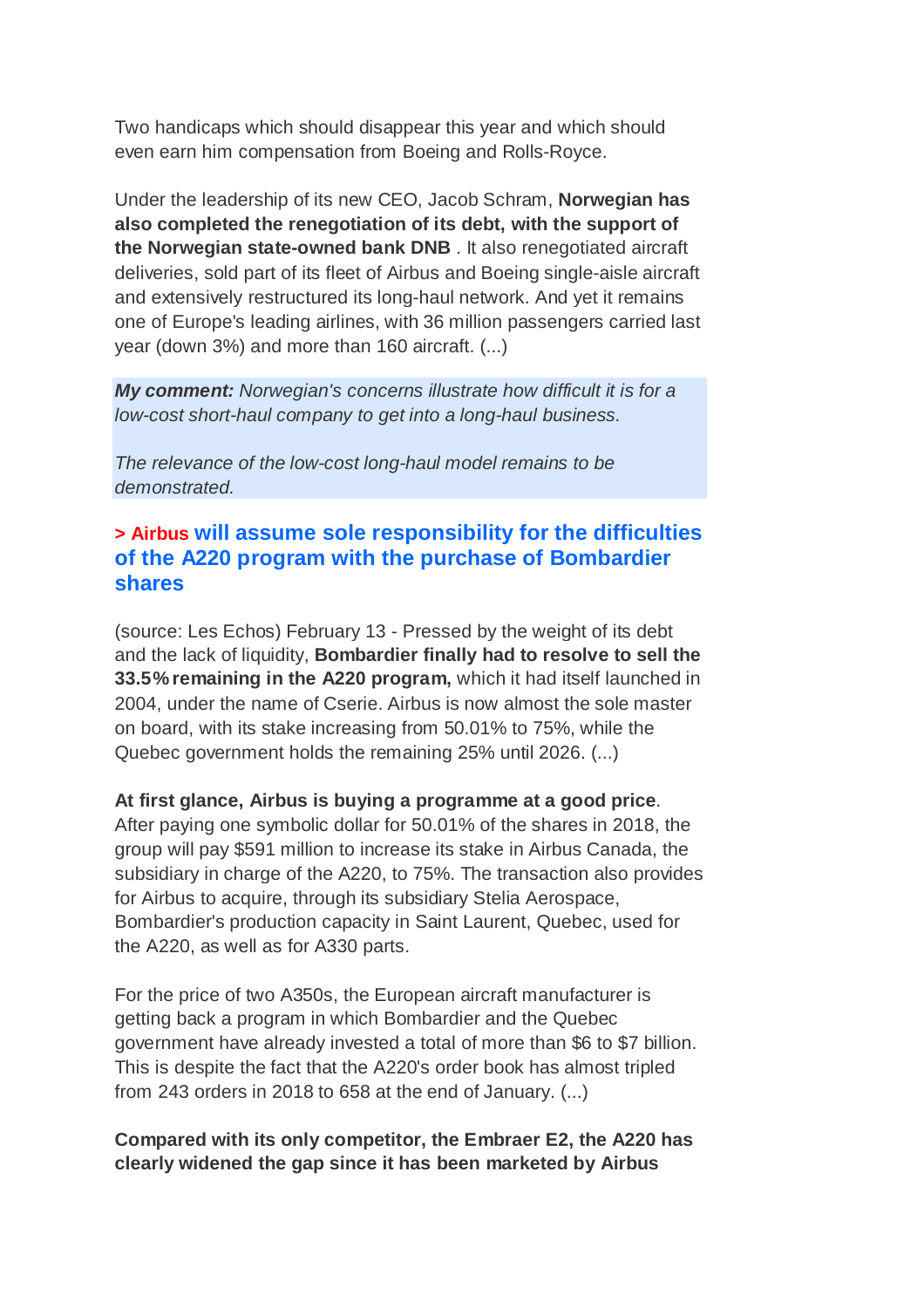**teams, both in terms of quantity of orders (180 for the E2) and quality**. It has won several major contracts, including an Air France order for 60 aircraft. The A220 has thus established itself as the lowcost successor to the A318 and the natural complement to the A320 family, but also as a serious competitor for the Boeing 737 Max 7.

But Airbus is not out of the woods yet. In the words of the Airbus CFO (...), the A220 programme will not be profitable, at best, "until the middle of the decade". (...)

In order to reduce its costs, Airbus has already asked its suppliers to lower their prices by 20%. But this effort must be offset by a very sharp increase in deliveries, which should rise from 48 aircraft last year to around 160 by 2021.

In addition, **Airbus is still facing technical problems with the Pratt & Whitney engines of the A220.** After several serious in-flight incidents, apparently linked to an overheating problem, the European Aviation Safety Agency last October imposed operating restrictions on European A220 operators, first and foremost Swiss and Air Baltic. A220 aircraft must not fly at full power above 29,000 feet (8,840 metres) or in icing conditions. **The American engine manufacturer has started to replace defective engines at its own expense. But as with the A320 neo, this engine problem risks delaying the ramp-up and breaking the commercial dynamic**. (...)

**Finally, Airbus will sooner or later have to decide whether or not to reinvest in a new extended version of the A220, as several customers, including Air France, are calling for an A220 with more than 150 seats, which** could replace the A319 or even the A320 on certain routes. But apart from the uncertain profitability, Airbus must be careful not to compete against itself.

*My comment: Engine manufacturers are developing increasingly efficient engines, in terms of noise and fuel consumption. Each new generation has resulted in a consumption saving of 20%.*

*They are also increasingly difficult to develop. This may explain the problems encountered on the A220, the A320 neo and the B787.*

#### **> Airbus unveils Maveric, its aircraft of the future**

(source Le Figaro) 11 February - **Airbus has chosen to** lift **the** curtain on the Singapore Air Show (11-16 February) this Tuesday 16 February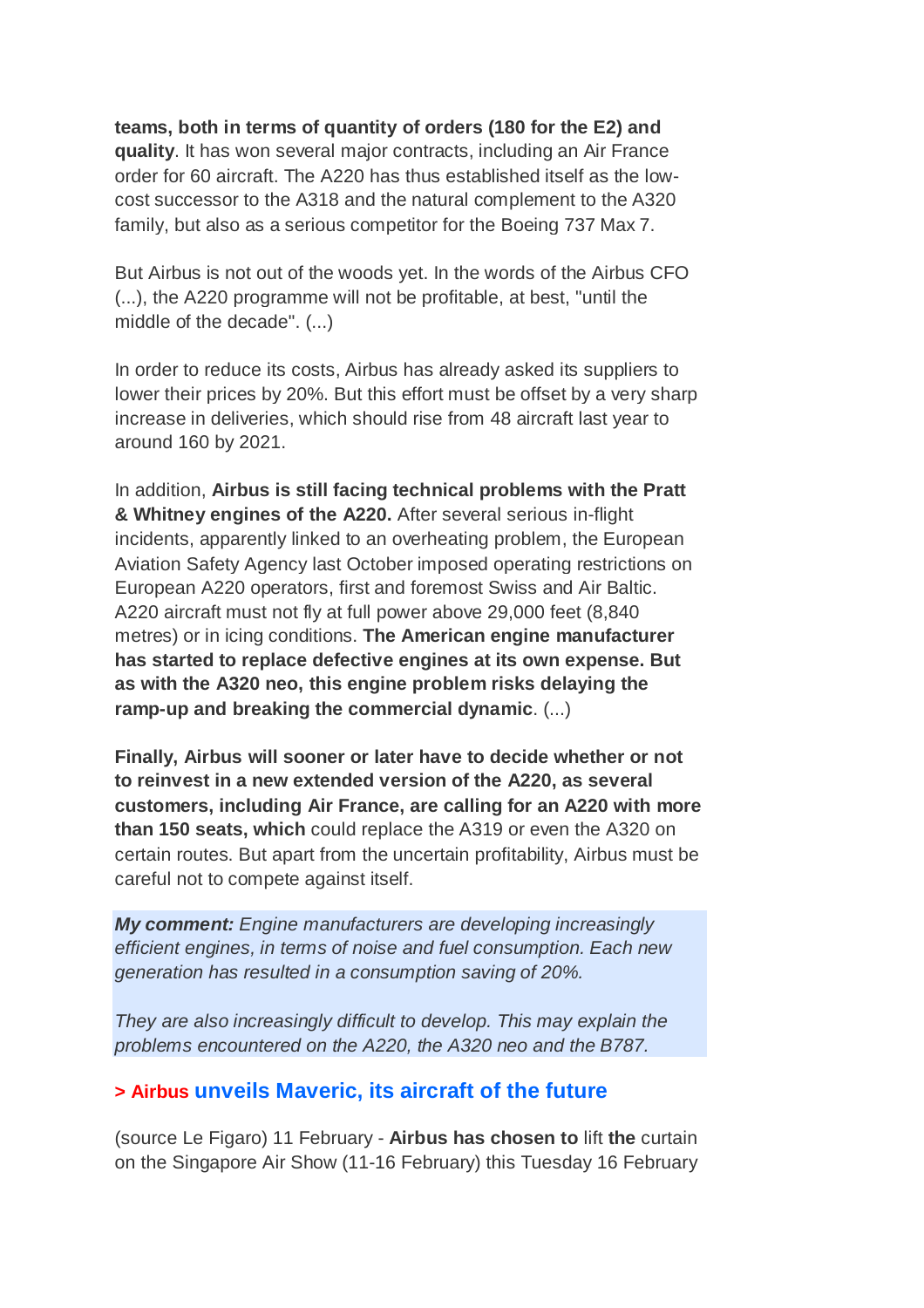to lift the **veil on a hitherto secret project. His code name: Maveric. This strange device is in the form of a flying wing,** which prefigures what will be, if the project is validated in a few years after being tested at length, a possible successor to the A320neo, the best-seller of the European aeronautics giant.

Airbus will be presenting a large scale model on its stand, 2 metres long and 3.2 metres wide, with a surface area of approximately 2.25 m². The manufacturer also built a scale model of the aircraft, which it first flew in June 2019. Since then, it has been pursuing flight tests that will be completed at the end of the first half of 2020.

It is at this point that Airbus may decide to go further by building an even larger demonstrator to take the project through further validation stages.

**Maveric integrates the engines into the aircraft fuselage,** unlike today's airliners, whose cigar-shaped silhouette with the engines hung under the wings has not changed in fifty years. (...) The **manufacturer estimates that the completed version of Maveric would be even more energy efficient with a 20% reduction in jet fuel consumption compared to the A320neo** (...).

*My comment: The configuration of the Maveric has similarities with the configuration of the aircraft unveiled by KLM on the occasion of its centenary. You will find pictures of both projects on the home page of my site navigaction.*

*Their configuration has a better aerodynamic finesse, which makes it possible to envisage a consequent reduction in consumption.*

*However, specialists estimate that with the same number of seats, the weight and wingspan of this aircraft would be greater than that of a conventional aircraft. This would reserve this technology for small short-haul carriers.*

## **> Despite the resumption of test flights, the future of the 737 MAX remains uncertain.**

(source Legendary Aircraft) February 16 - It's been a **strange week for the American single-aisle jet**, a mixture of hope and disappointment. (...)

On **Monday, February 10, 2020, Boeing publicly admitted to the**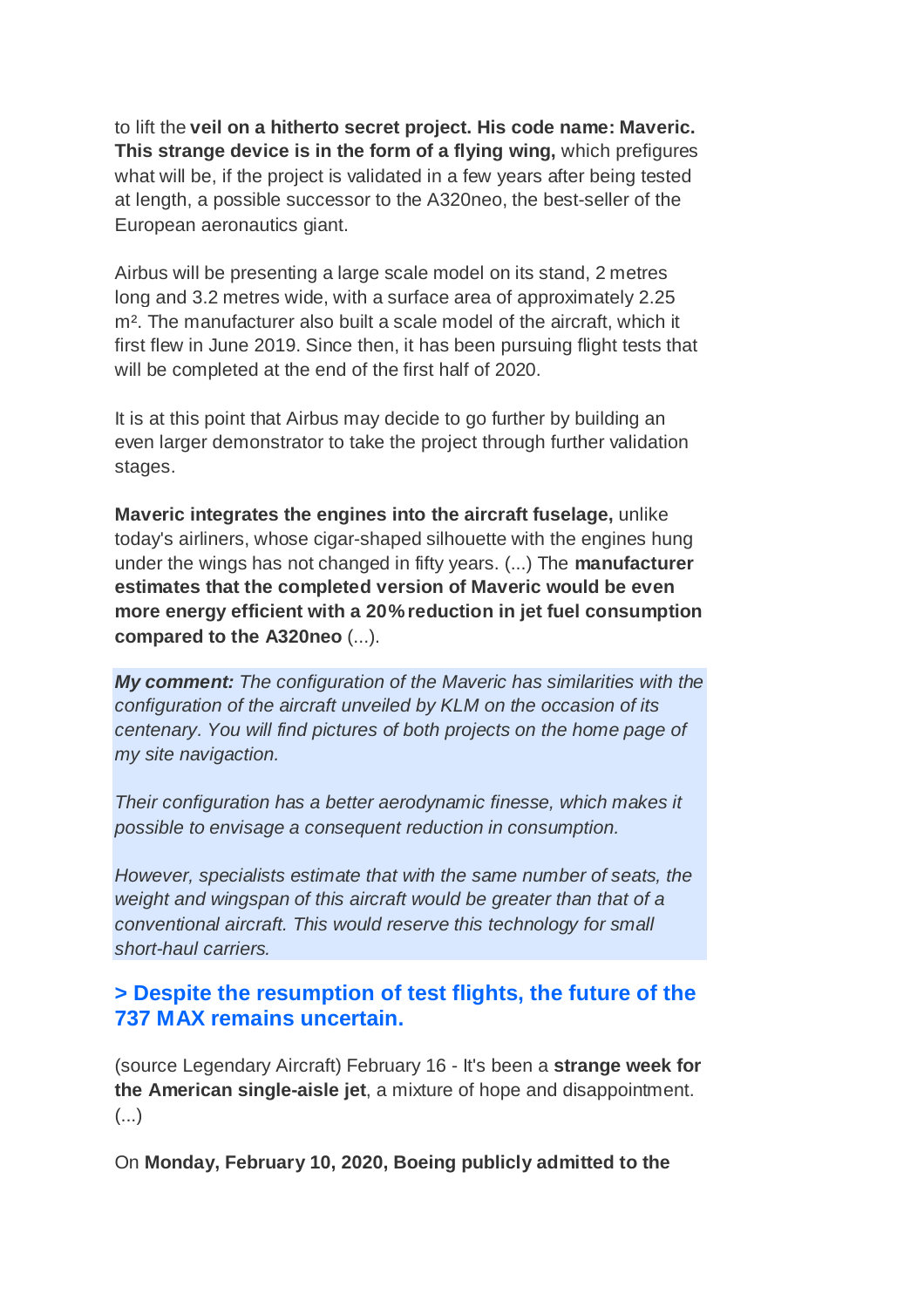**American media that it had re-launched the flight test campaign for its 737 Max family three days earlier**. For this purpose the flights are carried out with the aircraft with civil registration N7201S. (...)

However, further test flights still have to be carried out before the certification flights, which are carried out by the US Federal Administration, can begin.

Because **the Federal Aviation Administration has insisted that the flights performed by Boeing on its short version of the 737 Max did not affect the type certification of the aircraft**. The divorce between the aircraft manufacturer and the FAA seems to have been consummated. An announcement that didn't really reassure the manufacturer's employees and shareholders.

And this **Friday, February 14, 2020,** three American airlines were putting on a new layer. **American Airlines, Southwest Airlines, and United Airlines announced that they do not expect their 737 Max fleet to return to normal until the second half of next summer at the earliest.** First it is Southwest Airlines which should bring them back into service on August 10, 2020, followed on August 18 by American Airlines, and finally on September 4 by United Airlines.

For the record, American Airlines currently owns 24 of the 13737 Max 8s it ordered. Southwest Airlines has thirty-four 737 Max 8s out of a total of two hundred and eighty purchased, while it does not have any of the thirty 737 Max 7s it has acquired. United Airlines is finally aligning fourteen of the eighty-five 737 Max 9s purchased. Obviously all these planes are now banned from flying, causing these carriers to lose tens of thousands of euros every day. (...)

## **> Aircraft, pollution and CO2: the biased opinion of the general public**

(source TourMag) 11 February - A study unveiled on Monday 10 February 2020 by the Pegasus chair, dedicated since 2019 to the economy and management of air transport and attached to the Montpellier Business School, shows the gap existing between the general public and the air sector on the environmental issue, and was presented as a preview at the last congress of the Union of French Airports (UAF).

This report, signed by 7 researchers, makes one clear observation: "overall, **the French strongly overestimate the CO2 emissions of**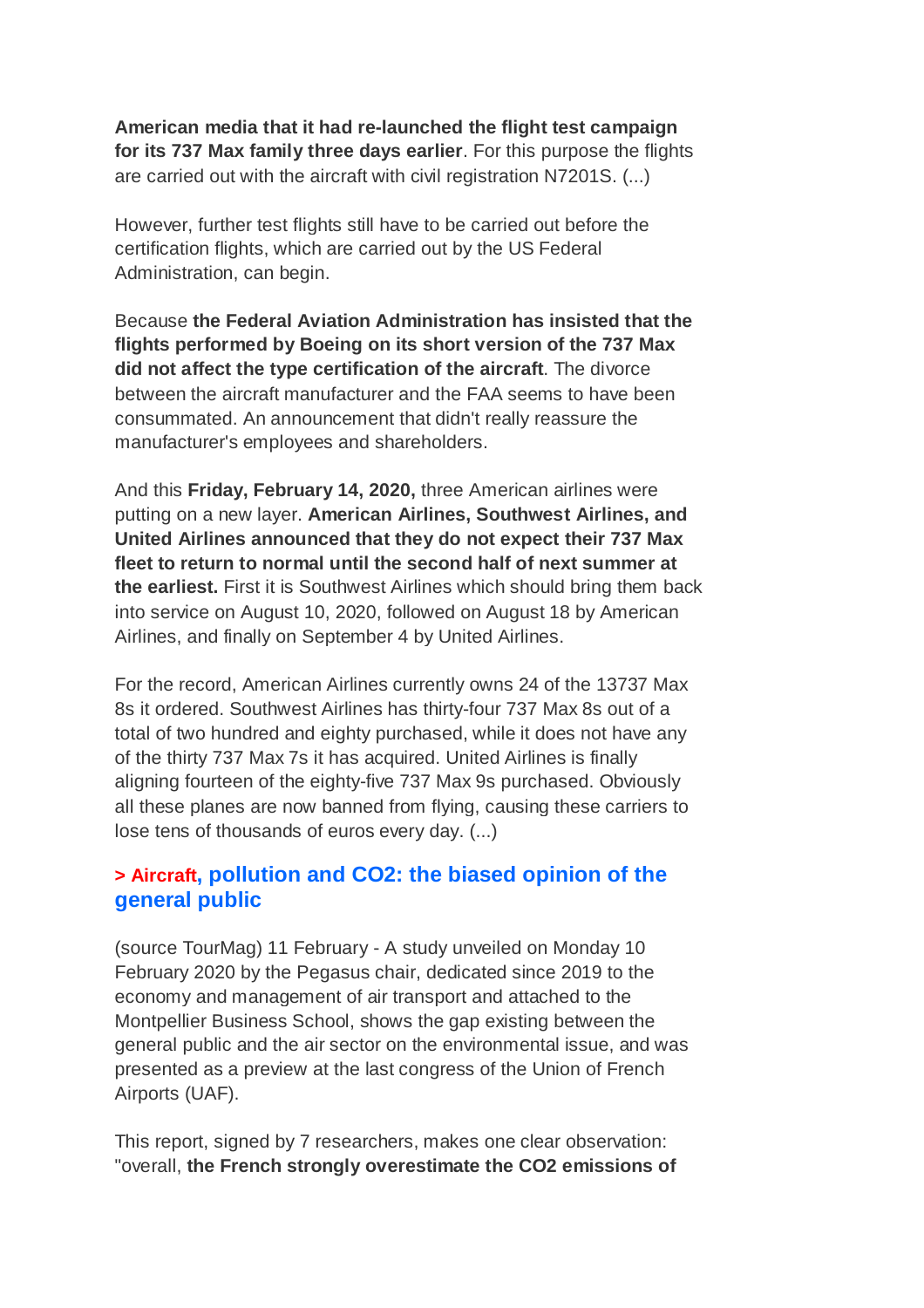**air transport** while underestimating the efforts made by the sector", according to Paul Chiambaretto, who heads the Pegasus Chair.

While **the scientific consensus on the environmental impact of air transport is that the contribution of global aviation to global CO2 emissions is between 2 and 3% (in comparison, Internet-related activities account for 4% and textiles and clothing for 8-10%),** more than 80% of French people think that air **transport** pollutes more than these two sectors.

At the same time, 90% of respondents overestimated the share of air transport in global CO2 emissions, and 50% thought it accounted for more than 10%.

While CO2 emissions per passenger carried have decreased by 25% over the last 15 years, 90% of respondents also believe that they have increased or been stable.

#### **Another lesson from the document is that the term "flygskam" (the shame of flying) has become widely used online during 2019**.

Whether through tweets, Google searches, or in the online press, the term flygskam essentially developed on the networks during the summer of 2019, **before seeing its occurrences decrease from the fall of 2019**.

#### All this with a very uncertain impact on air traffic. **"If flygskam seems to have an impact on domestic traffic in Germany or Sweden, this does not seem to be the case in France**

. The effect of the flygskam is therefore not certain (...)", it reads.

In any case, "while it is crystallizing the environmental criticisms, the air sector is paradoxically making the most effort in this area," summed up Paul Chiambaretto at the UAF congress last November, pointing to a clear disconnect between the growth in traffic and the growth in CO2 emissions from the air sector.

**"It is necessary for all air transport players to show pedagogy regarding the environmental efforts already made, while at the same time emphasising the need to adopt even more ambitious targets for the absolute reduction of their CO2 emissions,**" he concludes.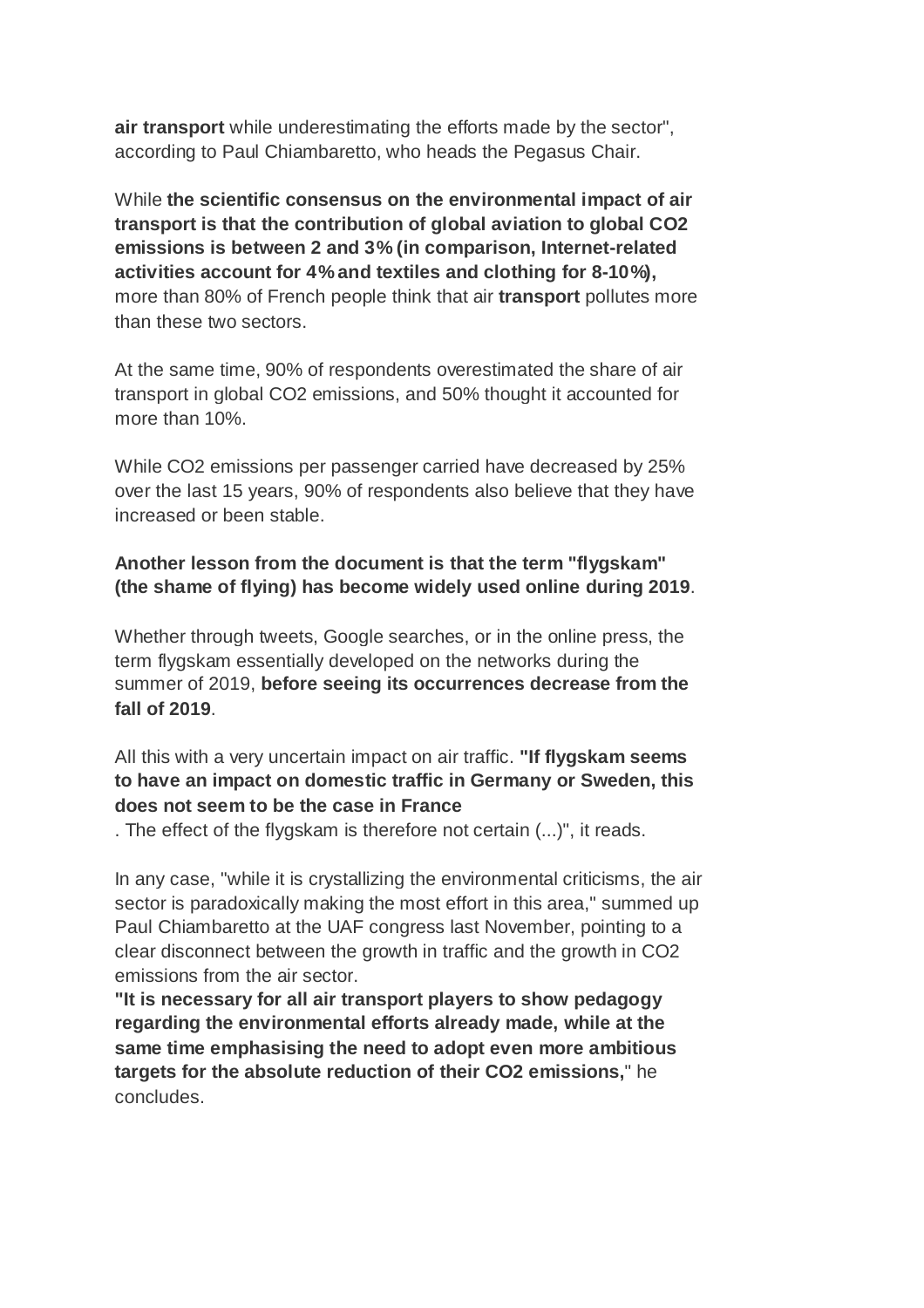## *End of the press review*

## **> Follow-up to the referendum on the privatisation of Aéroports de Paris**

The consultation procedure on the privatisation of the ADP group has been open since 13 June and will run until March 2020. It requires the signatures of 4.7 million voters to lead to a referendum on a shared initiative (RIP).

On the Internet, the consultation can be signed on the site referendum.interieur.gouv en

By 17 February, the consultation had collected 1,106,000 signatures, i.e. 23.45% of the signatures required.

*My comment: Since the one million signatures milestone was passed (early December) the number of signatures has been stagnating.*

### **> My comment on the Air France-KLM share price evolution**

**The Air France-KLM share is at 8.804 euros at the close of trading on Monday 17 February. It is up +10.15%.** It's back to the level it was at the beginning of the coronavirus outbreak.

**The average (the consensus) of analysts for the AF-KLM share is 11.13 euros**.

**Brent crude oil** (North Sea) **is up \$5 to \$58 per barrel.** When the coronavirus outbreak started, it was \$69.

**This indicative information in no way constitutes an invitation to sell or a solicitation to buy Air France-KLM shares.**

You can react to this press review or provide me with any information or thoughts that will help me better carry out my duties as a director of the Air France-KLM Group.

**You can ask me, by return, any question relating to the Air France-KLM group or employee shareholding...**